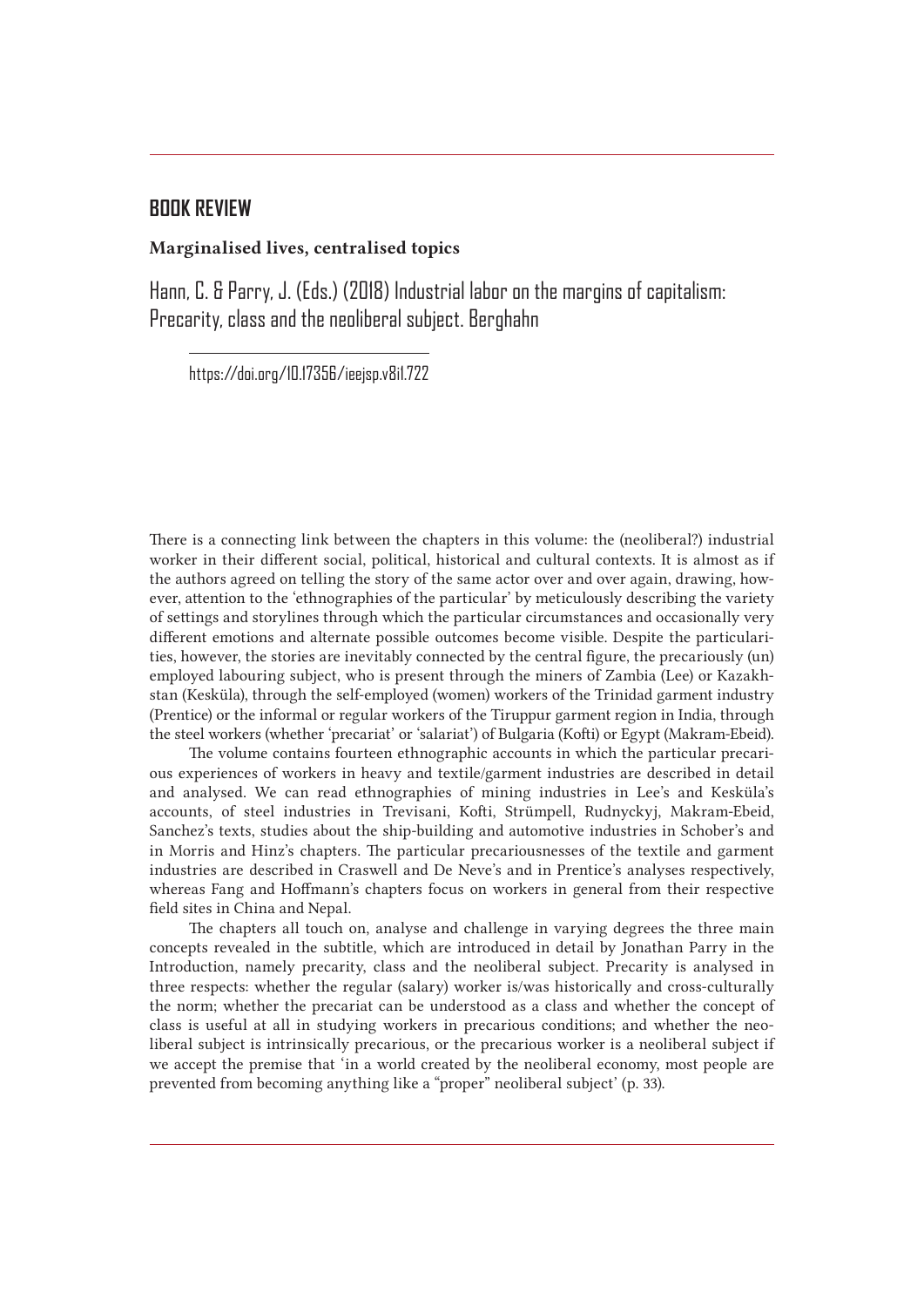One of the main tensions felt in the increasing precariousness of industry workers is, in fact, the tension of the changing (often waning) relationships between the generations. This includes generations in the family and generations of workers, connecting points in lines of succession and (re)production. The change is important in its radicality, in its effect on the very fundamental aspect of continuity that is immanent to the concept (from the Latin *generatio,* going back to Latin *generare,* 'bringing into being'). Generations in the current (post)industrial, global capitalist, neoliberal contexts simply stop being the connecting point between past and future in a reality where fragmentation (another aspect of the new buzz-word *flexi* $bility$ ) becomes the norm. Fragmentation – a main trait of neoliberal economies – however, produces precarious workers, 'and precarity', as Parry notes, 'is inimical to planning for the future, and encourages clientelism and dependence on family support' (p. 32). The tension, thus, is especially present in industrial and post-industrial settings, where the impossibility to follow in the footsteps of the previous (worker-class) generation creates loops of dependency, where the younger generation depends on the family for sustenance and education in hopes of a better future (Kesküla, Trevisani, Strümpell, Craswell and De Neeve, Hoffmann), but at the same time, the (older generation of) core industry workers depend on the strata of precarious, disposable workforce (who are often their own children) to strengthen or maintain their stable positions (Kesküla, Makram-Ebeid; Parry quoting Parry, 2009 and 2013, on p.7). I believe that youth in (post)industrial settings are often constrained by very different (fragmented, crumbling, often strikingly incoherent) experiences of the past and different understandings of the future than their parents and elders, and I believe that studies focusing on their views would add different understandings to *what* and *how* the precariat is.

Growing anthropological attention is turned toward industrial communities on the peripheries and toward the ever-more precarious industrial worker in a time when the economy is increasingly turning toward 'knowledge-based industries' (Goddard, 2017), and in a time when industrial realities are becoming *post-*industrial, i.e. mere memories of stable, wealthy lifestyles workers *could* and *did* have. This heightened interest now in these aspects of society and the economy can be an incentive to consider whether anthropology is intrinsically *salvage* anthropology in that it continues to focus on peoples and communities that are being lost or somehow radically changed, or whether anthropology is inherently a social science that strives to understand humanness, economics and social realities by focusing almost exclusively on 'studying down', on the ever-expanding and (re)producing margins and the marginalised.

It is interesting how this volume and the one edited by Susana Narotzky and Victoria Goddard (2017) do not seem to communicate with one another, when they both bring new insights to the conversation, for example about precarity, about the effects of the global capitalist economy on industrial production, and about understanding change and continuity in worlds increasingly dominated by neoliberal thought. I credit this to being published on dates so close to each other, but for a reader interested in industry on the margins of capitalism and in the precarious worker, I would suggest reading them interchangeably, in a conversation, or simply one after the other, and to read the vivid ethnographies through the lens of the two differing analytical approaches.

Imola Püsök

[pusokimola@yahoo.com] (University of Pécs)